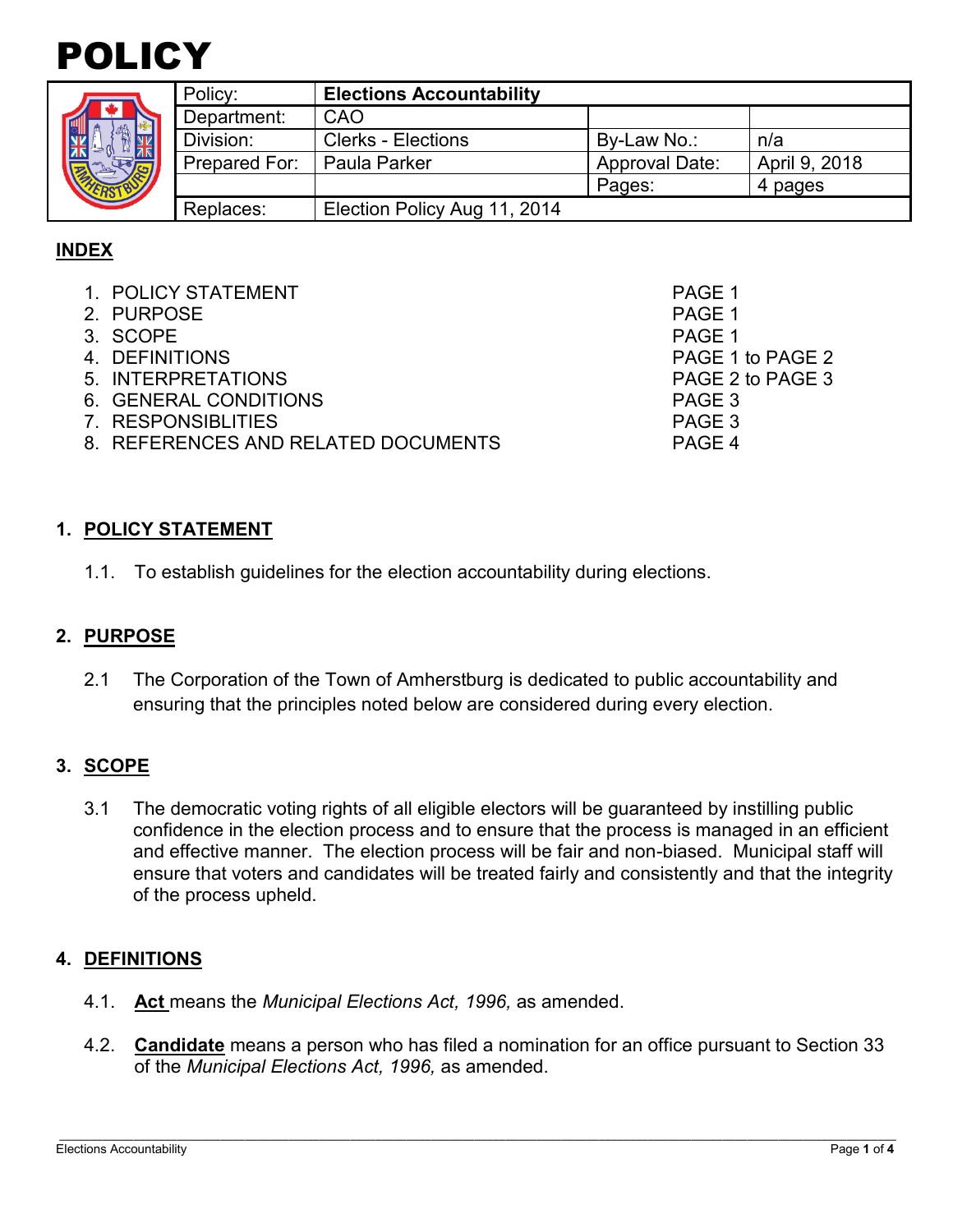- 4.3. **Chief Administrative Officer (CAO)** is the Chief Administrative Officer for the Corporation of the Town of Amherstburg, which includes the roles and responsibilities as laid out in Section 229 of the Municipal Act, 2001.
- 4.4. **Clerk** is the Municipal Clerk for the Corporation of the Town of Amherstburg, which includes the roles and responsibilities as laid out in Section 228 of the Municipal Act, 2001.
- 4.5. **Council** refers to the current elected Council for the Corporation of the Town of Amherstburg. This includes, as an entirety, the Mayor, Deputy Mayor and Councillors.
- 4.6. **Director** is the person responsible for direction and operational control of a division as defined on the Town's organizational structure.
- 4.7. **Manager** reports directly to a Director (or the CAO in some instances) and who is responsible for a department within a division of the Corporation, as defined on the Town's organizational structure.
- 4.8. **Office** means a member of the Council of the Town of Amherstburg or Trustee of any school board;
- 4.9. **Resources** include but are not limited to, telephone, voice mail, computer, printer, scanner, cell phone, smart phone, fax machine, copier, consumables related to the above equipment such as paper, toner, etc.
- 4.10. **Senior Management Team (SMT)** is comprised of the Chief Administrative Officer and the Directors. If a Director is unavailable, a delegate may be assigned.
- 4.11. **Staff** is any person (or group thereof) who supplies services to the Corporation for wages including any union or non-union, regular or temporary, full-time, part-time, seasonal or casual staff member, including but not limited to permanent staff, temporary staff, committee members, students, recreation staff, contract employees, paid work placements, and adult crossing guards.
- 4.12. **Town Resources** means real property, goods and/or services owned, controlled, acquired, paid by, and/or operated by the Town including but not limited to materials, equipment, community centers and other facilities, technology, Town developed computer programs and technological innovations, databases, intellectual property and supplies.
- 4.13. **Town** is the Corporation of the Town of Amherstburg, including its Boards and Committees.

## **5. INTERPRETATIONS**

5.1. Any reference in this Policy to any statute or any section of a statute shall, unless expressly stated, be deemed to be reference to the statute as amended, restated or re-enacted from time to time. Any references to a By-law or Town policy shall be deemed to be a reference to the most recent passed policy or By-law and any replacements thereto.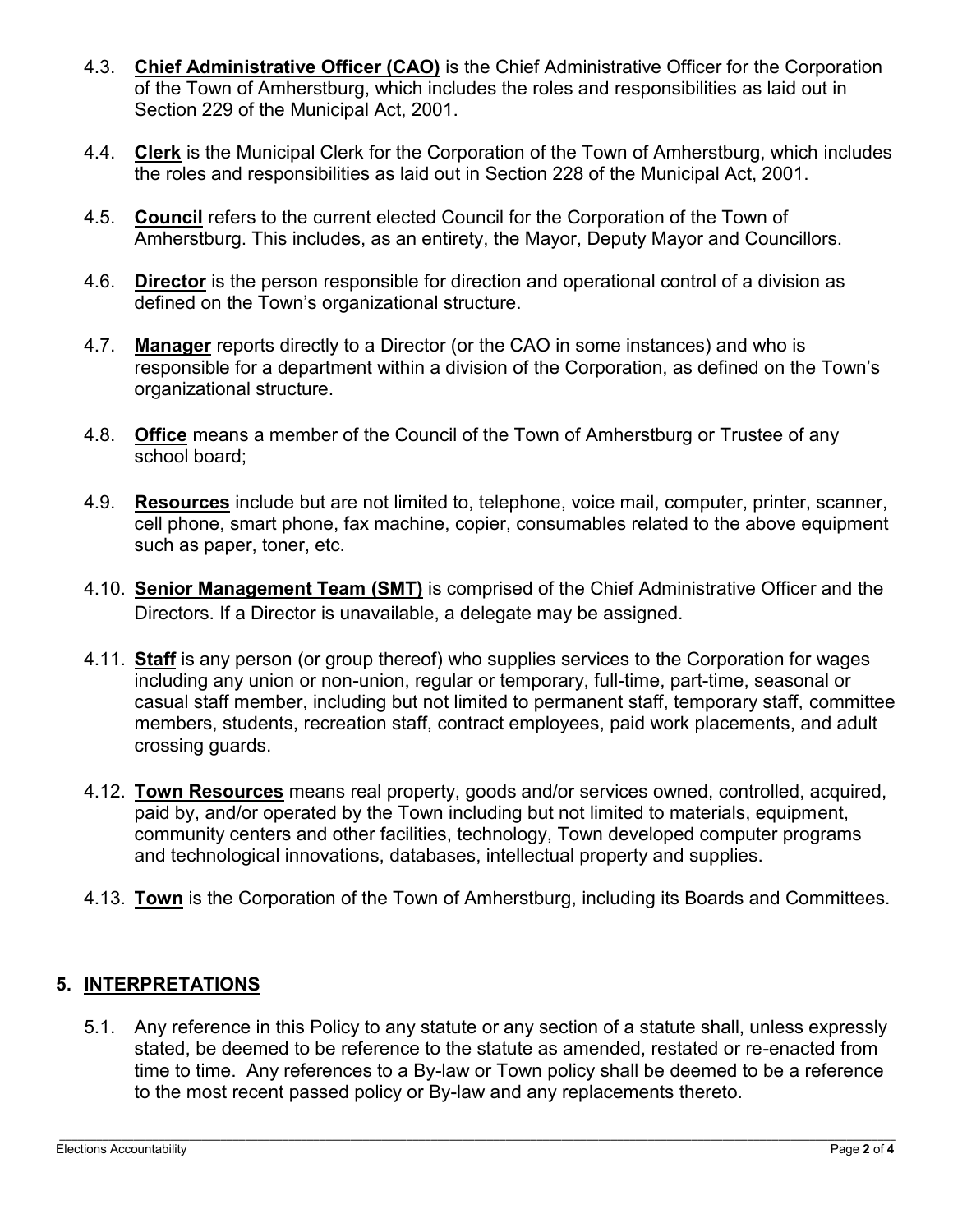5.2. Nothing in this policy expressed or implied shall prohibit a member of Amherstburg Council or a School Board Trustee for performing their job as an elected official, nor impede them from representing the interests of their constituents.

## **6. GENERAL CONDITIONS**

### 6.1. **Elections Accountability**

In accordance with the *Municipal Elections Act, 1996,* as amended:

- 6.1.1 The principles that govern the conduct of the each election are:
	- The secrecy and confidentiality of the individual votes is paramount;
	- The election should be fair and unbiased;
	- The election should be accessible to all voters:
	- The integrity of the process should be maintained throughout the election;
	- The results of the election will reflect the votes cast: and
	- Voters and candidates should be treated fairly and consistently.
- 6.1.2 In addition to the above, and to ensure equality, the expectations of each candidate during an election shall be:
	- No candidate shall use the facilities, equipment, supplies, service, or other resources of the Town for any election campaign or campaign related activities;
	- No candidate shall use the services of Town Staff during hours in which those persons receive compensation from the Town;
	- Immediate family members of any candidate shall not be permitted to work as election personnel;
	- No cell phone use (other than authorized election personnel) shall be permitted
	- **i** in any polling location;
	- No campaign materials shall be permitted on property that has been designated as a polling station;
	- No cameras shall be permitted in polling stations;
	- No solicitations of any kind shall be permitted on property that has been designated as a polling station.

#### **7. RESPONSIBLITIES**

- 1.1 Should any written complaint arise regarding the alleged use of corporate resources in contravention of this policy, the Clerk, or designate, shall have the authority to investigate the complaint and resolve any issues without fear of repercussions from any member of Council, candidate or member of the public.
- 1.2 Pursuant to Section 53 of Act, the Clerk has the discretion in a declared emergency to make any arrangements deem necessary for the conduct of the election.